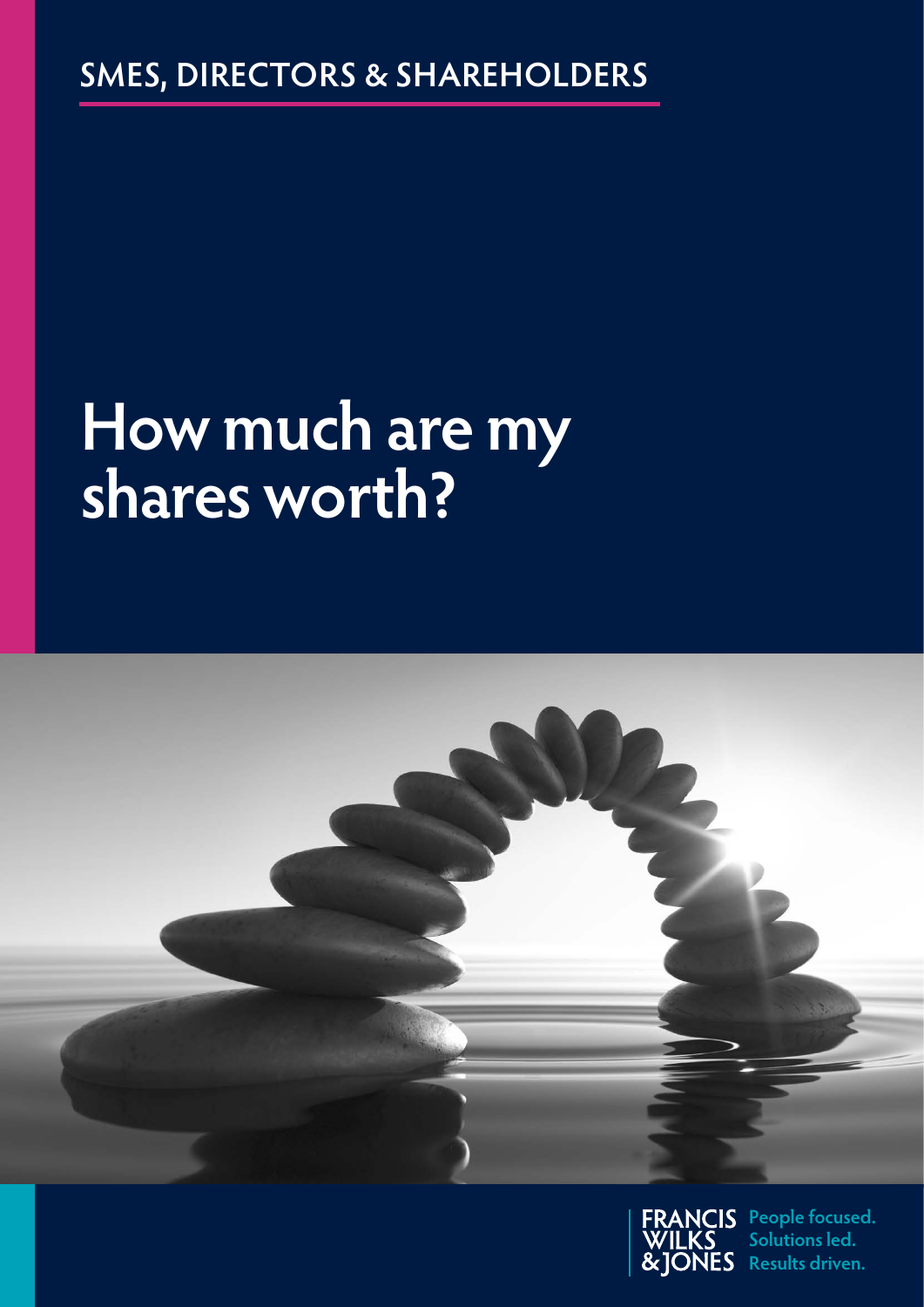## **1 How much are my shares worth?**

Whether or not the other side is offering to buy you out, the court orders the purchase of your shares or you just "want out" of the company, the key question is how much are your shares really worth? The answer to this will depend upon the particular facts and for this reason it is not possible to make more than general observations of share values.

## **2 Expert help is usually required**

Share valuation is an art, not a science. In the case of an unquoted private company – where there is no public market in the shares – it will rarely be possible to form any reliable view about its value without some form of expert input. Even then, one expert will often disagree with another about the appropriate method or result.

## **3 Is there already an agreement about how shares will be valued?**

Where the company's articles of association or a shareholders' agreement make provision for the sale and valuation of shareholdings, then it is common for them to provide for the value to be determined by the company's auditors whose determination will usually be stated and accepted to be final as between the shareholders. This means that a shareholder will usually be stuck with the auditors' opinion of the company's value even if it is doubtful or unreasonable and, depending on the precise terms of the articles or agreement, they will be bound to sell at that price.

Auditors (and other valuers) will, however, usually owe a duty of care to the shareholders so that, if they value the shares negligently, they may be liable in damages to a shareholder who has suffered loss by, for example, having to sell shares at an unreasonably low price.

## **4 Method of valuation – going concern?**

One of the decisions which the expert will have to make is what method of valuation to adopt. The two fundamental methods of valuing a company are as a "going concern" or on the basis of a break-up/ liquidation value of its net assets. Unless, unusually, the business will not be continued after the sale of the shares in question (or there is some other special feature), it will be valued as a "going concern".

The appropriate method of valuing a business as a going concern will depend on all the circumstances including, in particular, the nature of the business. If there is a usual or conventional method of valuing businesses in a particular industry then this will probably be the most appropriate method, unless there is a specific reason not to use it. Evidence of the method and/or price of other comparable sales of businesses in that industry may also assist.

Valuation as a "going concern" will usually be based on its profit or future income and it is common to take a figure for maintainable profits (whether gross or net) and multiply it by a factor based on expected "yield". Yield will often be strongly influenced by the nature of the industry in which the company operates. Occasionally, even a "going concern" is more appropriately valued on the basis of its net assets.



**S** People focused. **Solutions led. Results driven.**